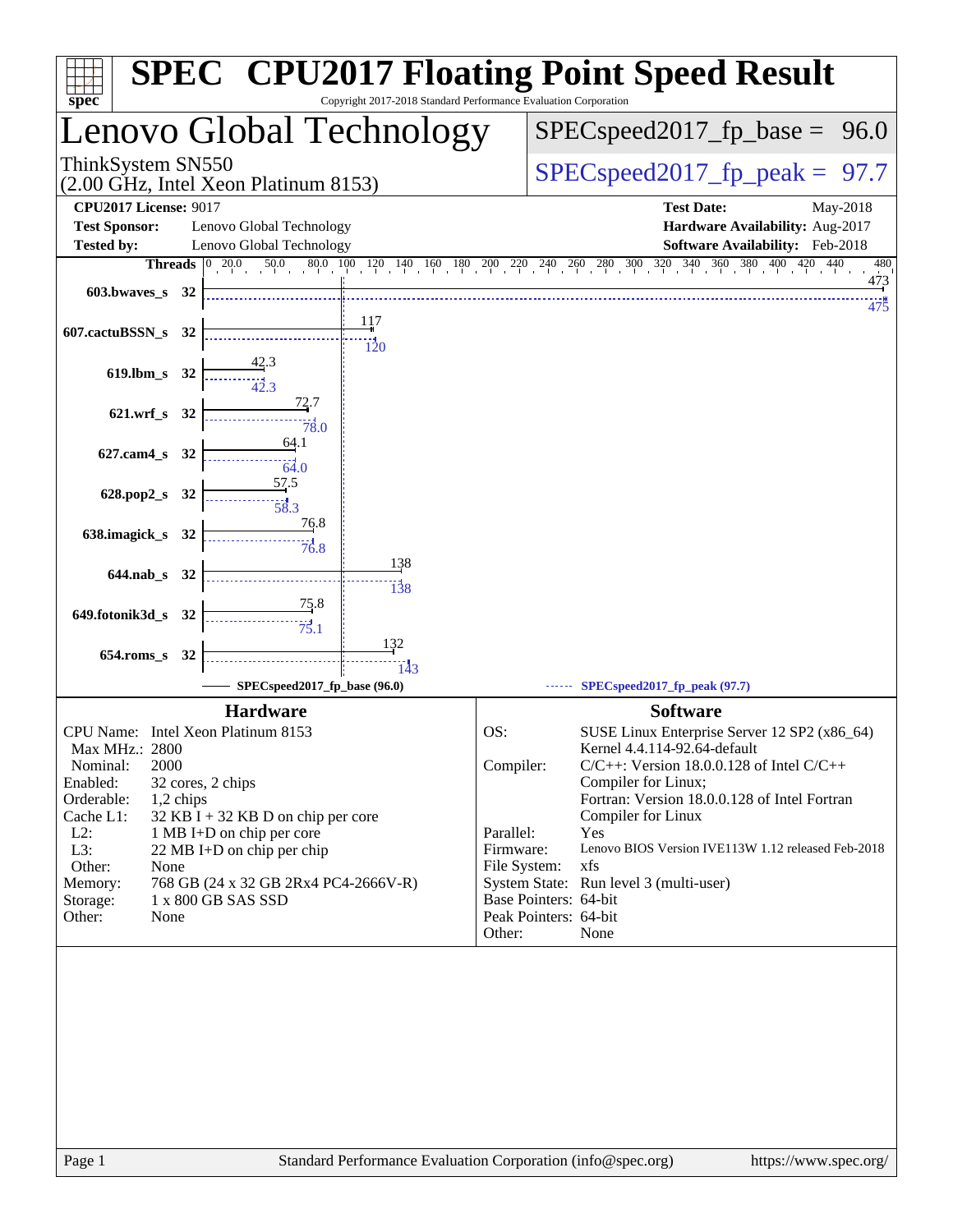

# **[SPEC CPU2017 Floating Point Speed Result](http://www.spec.org/auto/cpu2017/Docs/result-fields.html#SPECCPU2017FloatingPointSpeedResult)**

Copyright 2017-2018 Standard Performance Evaluation Corporation

## Lenovo Global Technology

(2.00 GHz, Intel Xeon Platinum 8153)

ThinkSystem SN550  $SPEC speed2017$  fp\_peak = 97.7

 $SPECspeed2017_fp\_base = 96.0$ 

**[Test Sponsor:](http://www.spec.org/auto/cpu2017/Docs/result-fields.html#TestSponsor)** Lenovo Global Technology **[Hardware Availability:](http://www.spec.org/auto/cpu2017/Docs/result-fields.html#HardwareAvailability)** Aug-2017 **[Tested by:](http://www.spec.org/auto/cpu2017/Docs/result-fields.html#Testedby)** Lenovo Global Technology **[Software Availability:](http://www.spec.org/auto/cpu2017/Docs/result-fields.html#SoftwareAvailability)** Feb-2018

**[CPU2017 License:](http://www.spec.org/auto/cpu2017/Docs/result-fields.html#CPU2017License)** 9017 **[Test Date:](http://www.spec.org/auto/cpu2017/Docs/result-fields.html#TestDate)** May-2018

#### **[Results Table](http://www.spec.org/auto/cpu2017/Docs/result-fields.html#ResultsTable)**

|                                    | <b>Base</b>    |                |              |                |              |                | <b>Peak</b> |                |                |              |                |              |                |              |
|------------------------------------|----------------|----------------|--------------|----------------|--------------|----------------|-------------|----------------|----------------|--------------|----------------|--------------|----------------|--------------|
| <b>Benchmark</b>                   | <b>Threads</b> | <b>Seconds</b> | <b>Ratio</b> | <b>Seconds</b> | <b>Ratio</b> | <b>Seconds</b> | Ratio       | <b>Threads</b> | <b>Seconds</b> | <b>Ratio</b> | <b>Seconds</b> | <b>Ratio</b> | <b>Seconds</b> | <b>Ratio</b> |
| 603.bwayes_s                       | 32             | 125            | 473          | 125            | 473          | 125            | 473         | 32             | 125            | 474          | <u>124</u>     | 475          | 124            | 475          |
| 607.cactuBSSN s                    | 32             | 141            | 118          | 142            | 117          | 143            | 117         | 32             | 139            | 120          | 140            | 119          | 139            | <u>120</u>   |
| $619.1$ bm s                       | 32             | 124            | 42.4         | 124            | 42.3         | 124            | 42.1        | 32             | 124            | 42.3         | 124            | 42.3         | 124            | 42.2         |
| $621$ .wrf s                       | 32             | 183            | 72.4         | 182            | 72.7         | 181            | 73.0        | 32             | 169            | 78.0         | 170            | 77.7         | 170            | 78.0         |
| $627$ .cam $4 \text{ s}$           | 32             | 138            | 64.2         | 138            | 64.0         | 138            | 64.1        | 32             | 138            | 64.0         | 138            | 64.1         | 139            | 64.0         |
| $628.pop2_s$                       | 32             | 206            | 57.7         | 206            | 57.5         | 207            | 57.3        | 32             | 201            | 58.9         | 204            | 58.3         | 206            | 57.6         |
| 638.imagick_s                      | 32             | 188            | 76.8         | 188            | 76.8         | 188            | 76.8        | 32             | 188            | 76.8         | 188            | 76.9         | 189            | 76.4         |
| $644$ .nab s                       | 32             | 127            | 138          | 127            | 138          | 127            | 138         | 32             | 127            | 138          | 127            | 138          | 127            | <u>138</u>   |
| 649.fotonik3d s                    | 32             | 120            | 75.7         | 120            | 76.1         | 120            | 75.8        | 32             | 121            | 75.1         | 122            | 74.8         | 121            | 75.5         |
| $654$ .roms s                      | 32             | 119            | 132          | 119            | 133          | 119            | 132         | 32             | 109            | 144          | 111            | 142          | 110            | <u>143</u>   |
| $SPECspeed2017_fp\_base =$<br>96.0 |                |                |              |                |              |                |             |                |                |              |                |              |                |              |

**[SPECspeed2017\\_fp\\_peak =](http://www.spec.org/auto/cpu2017/Docs/result-fields.html#SPECspeed2017fppeak) 97.7**

Results appear in the [order in which they were run.](http://www.spec.org/auto/cpu2017/Docs/result-fields.html#RunOrder) Bold underlined text [indicates a median measurement](http://www.spec.org/auto/cpu2017/Docs/result-fields.html#Median).

#### **[Operating System Notes](http://www.spec.org/auto/cpu2017/Docs/result-fields.html#OperatingSystemNotes)**

Stack size set to unlimited using "ulimit -s unlimited"

#### **[General Notes](http://www.spec.org/auto/cpu2017/Docs/result-fields.html#GeneralNotes)**

Environment variables set by runcpu before the start of the run: LD\_LIBRARY\_PATH = "/home/cpu2017.1.0.2.ic18.0/lib/ia32:/home/cpu2017.1.0.2.ic18.0/lib/intel64" LD\_LIBRARY\_PATH = "\$LD\_LIBRARY\_PATH:/home/cpu2017.1.0.2.ic18.0/je5.0.1-32:/home/cpu2017.1.0.2.ic18.0/je5.0.1-64" OMP\_STACKSIZE = "192M"

 Binaries compiled on a system with 1x Intel Core i7-4790 CPU + 32GB RAM memory using Redhat Enterprise Linux 7.4 Transparent Huge Pages enabled by default Prior to runcpu invocation Filesystem page cache synced and cleared with: sync; echo 3> /proc/sys/vm/drop\_caches Yes: The test sponsor attests, as of date of publication, that CVE-2017-5754 (Meltdown) is mitigated in the system as tested and documented. Yes: The test sponsor attests, as of date of publication, that CVE-2017-5753 (Spectre variant 1) is mitigated in the system as tested and documented. Yes: The test sponsor attests, as of date of publication, that CVE-2017-5715 (Spectre variant 2) is mitigated in the system as tested and documented.

#### **[Platform Notes](http://www.spec.org/auto/cpu2017/Docs/result-fields.html#PlatformNotes)**

BIOS configuration: Choose Operating Mode set to Maximum Performance Hyper-Threading set to Disable

**(Continued on next page)**

Page 2 Standard Performance Evaluation Corporation [\(info@spec.org\)](mailto:info@spec.org) <https://www.spec.org/>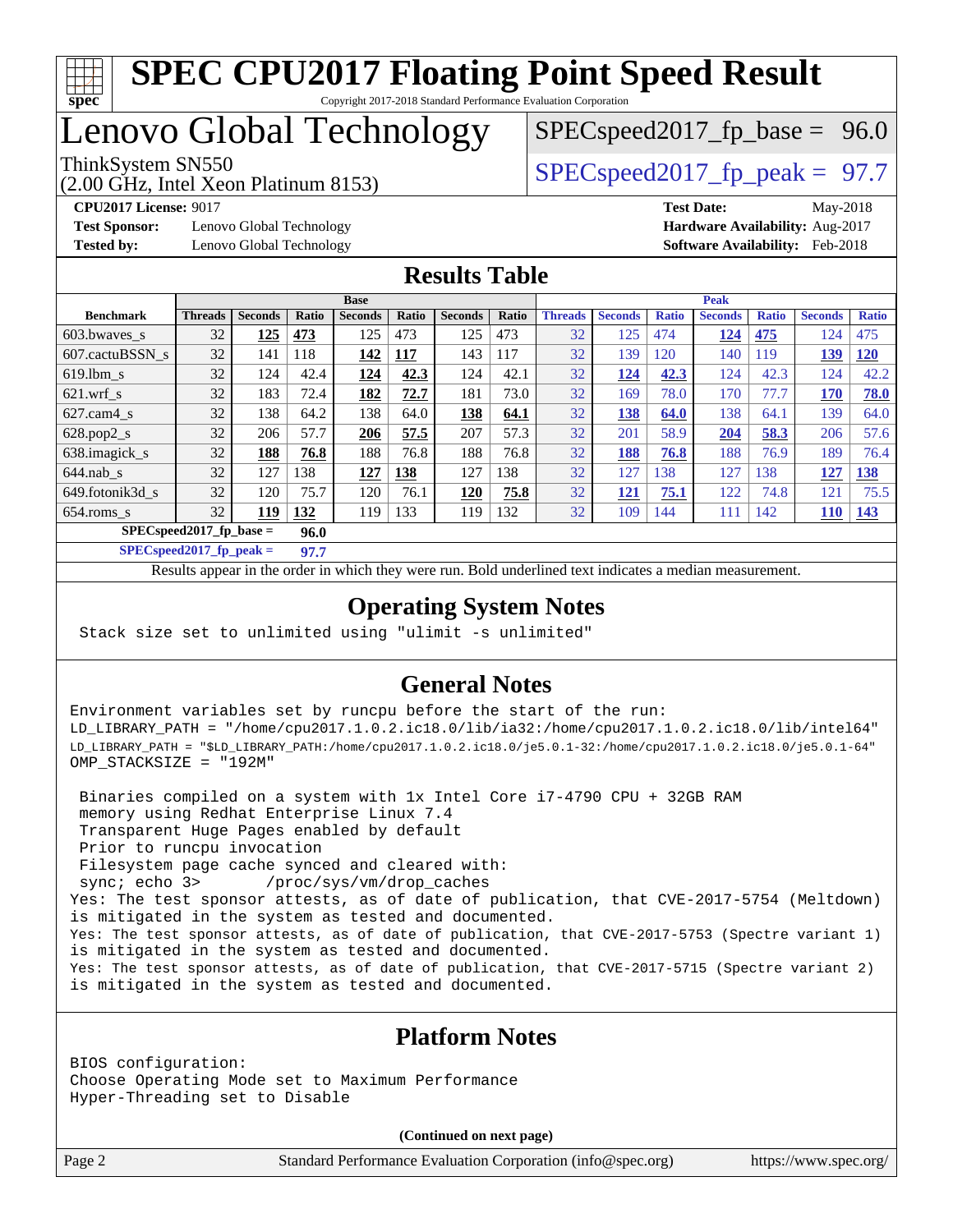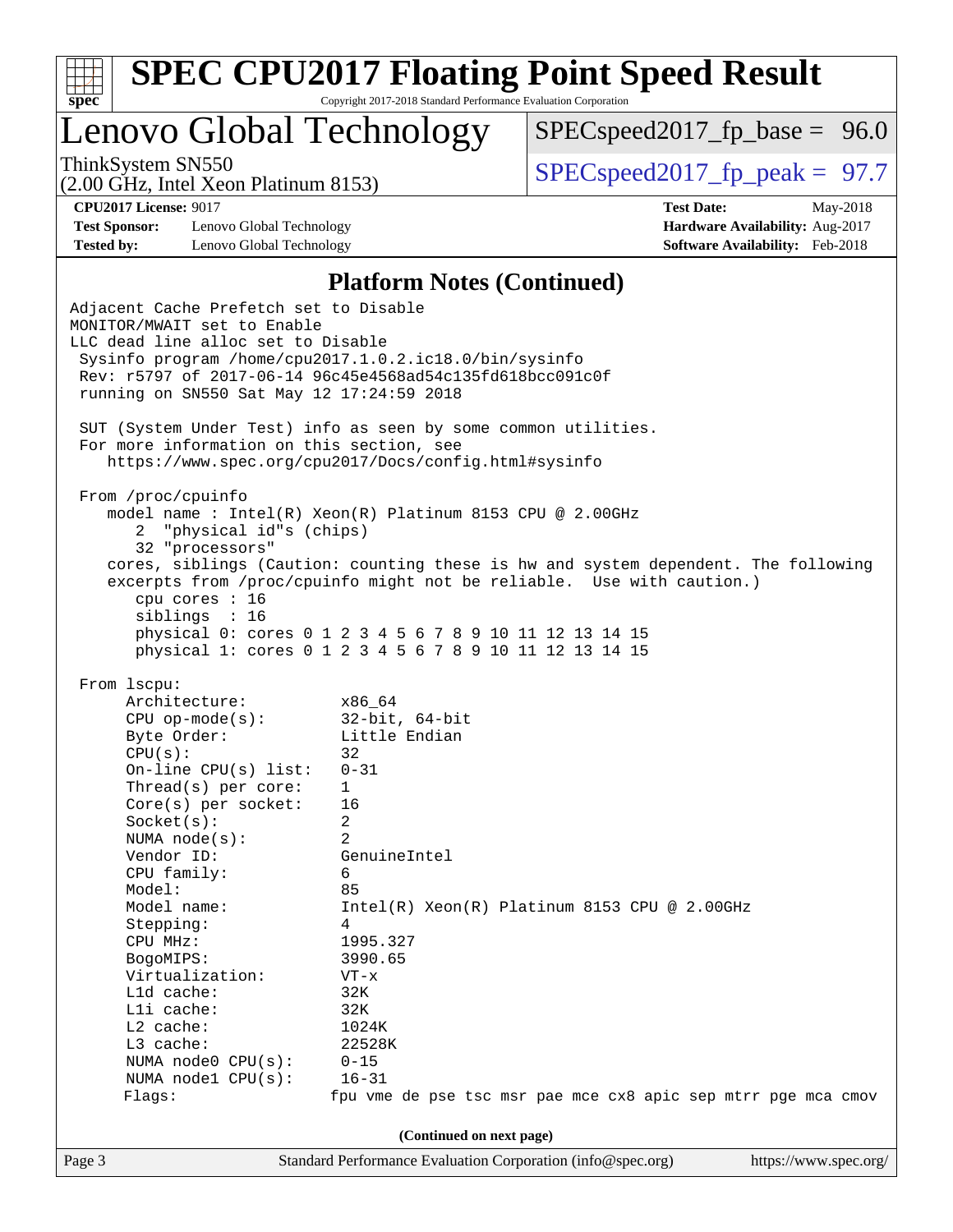| $spec^*$                                  | <b>SPEC CPU2017 Floating Point Speed Result</b><br>Copyright 2017-2018 Standard Performance Evaluation Corporation                                                                                                                                                                                                                                                                                                                                                                                                                                                                                                                                                                                                                                                                                                                                                                                                                                                                                                                                                                                                                                                                                                                           |                                                                                                     |
|-------------------------------------------|----------------------------------------------------------------------------------------------------------------------------------------------------------------------------------------------------------------------------------------------------------------------------------------------------------------------------------------------------------------------------------------------------------------------------------------------------------------------------------------------------------------------------------------------------------------------------------------------------------------------------------------------------------------------------------------------------------------------------------------------------------------------------------------------------------------------------------------------------------------------------------------------------------------------------------------------------------------------------------------------------------------------------------------------------------------------------------------------------------------------------------------------------------------------------------------------------------------------------------------------|-----------------------------------------------------------------------------------------------------|
|                                           | Lenovo Global Technology                                                                                                                                                                                                                                                                                                                                                                                                                                                                                                                                                                                                                                                                                                                                                                                                                                                                                                                                                                                                                                                                                                                                                                                                                     | $SPEC speed2017_f p\_base = 96.0$                                                                   |
|                                           | ThinkSystem SN550<br>(2.00 GHz, Intel Xeon Platinum 8153)                                                                                                                                                                                                                                                                                                                                                                                                                                                                                                                                                                                                                                                                                                                                                                                                                                                                                                                                                                                                                                                                                                                                                                                    | $SPEC speed2017fp peak = 97.7$                                                                      |
| <b>Test Sponsor:</b><br><b>Tested by:</b> | <b>CPU2017 License: 9017</b><br>Lenovo Global Technology<br>Lenovo Global Technology                                                                                                                                                                                                                                                                                                                                                                                                                                                                                                                                                                                                                                                                                                                                                                                                                                                                                                                                                                                                                                                                                                                                                         | <b>Test Date:</b><br>May-2018<br>Hardware Availability: Aug-2017<br>Software Availability: Feb-2018 |
|                                           | <b>Platform Notes (Continued)</b>                                                                                                                                                                                                                                                                                                                                                                                                                                                                                                                                                                                                                                                                                                                                                                                                                                                                                                                                                                                                                                                                                                                                                                                                            |                                                                                                     |
| node<br>0 :<br>1:                         | pat pse36 clflush dts acpi mmx fxsr sse sse2 ss ht tm pbe syscall nx pdpelgb rdtscp<br>lm constant_tsc art arch_perfmon pebs bts rep_good nopl xtopology nonstop_tsc<br>aperfmperf eagerfpu pni pclmulqdq dtes64 monitor ds_cpl vmx smx est tm2 ssse3 sdbg<br>fma cx16 xtpr pdcm pcid dca sse4_1 sse4_2 x2apic movbe popcnt tsc_deadline_timer aes<br>xsave avx f16c rdrand lahf_lm abm 3dnowprefetch ida arat epb invpcid_single pln pts<br>dtherm intel_pt rsb_ctxsw spec_ctrl retpoline kaiser tpr_shadow vnmi flexpriority<br>ept vpid fsgsbase tsc_adjust bmil hle avx2 smep bmi2 erms invpcid rtm cqm mpx<br>avx512f avx512dq rdseed adx smap clflushopt clwb avx512cd avx512bw avx512vl xsaveopt<br>xsavec xgetbvl cqm_llc cqm_occup_llc<br>/proc/cpuinfo cache data<br>cache size : 22528 KB<br>From numactl --hardware WARNING: a numactl 'node' might or might not correspond to a<br>physical chip.<br>$available: 2 nodes (0-1)$<br>node 0 cpus: 0 1 2 3 4 5 6 7 8 9 10 11 12 13 14 15<br>node 0 size: 386637 MB<br>node 0 free: 385561 MB<br>node 1 cpus: 16 17 18 19 20 21 22 23 24 25 26 27 28 29 30 31<br>node 1 size: 387040 MB<br>node 1 free: 386109 MB<br>node distances:<br>$\overline{0}$<br>1<br>10<br>21<br>21<br>10 |                                                                                                     |
|                                           | From /proc/meminfo<br>MemTotal:<br>792245468 kB<br>$\Omega$<br>HugePages_Total:<br>Hugepagesize:<br>2048 kB<br>From /etc/*release* /etc/*version*<br>$S$ uSE-release:<br>SUSE Linux Enterprise Server 12 (x86_64)<br>$VERSION = 12$<br>$PATCHLEVEL = 2$<br># This file is deprecated and will be removed in a future service pack or release.<br># Please check /etc/os-release for details about this release.<br>os-release:<br>NAME="SLES"<br>VERSION="12-SP2"<br>VERSION_ID="12.2"<br>PRETTY_NAME="SUSE Linux Enterprise Server 12 SP2"<br>ID="sles"<br>$ANSI\_COLOR = "0; 32"$<br>CPE_NAME="cpe:/o:suse:sles:12:sp2"                                                                                                                                                                                                                                                                                                                                                                                                                                                                                                                                                                                                                    |                                                                                                     |
| Page 4                                    | (Continued on next page)<br>Standard Performance Evaluation Corporation (info@spec.org)                                                                                                                                                                                                                                                                                                                                                                                                                                                                                                                                                                                                                                                                                                                                                                                                                                                                                                                                                                                                                                                                                                                                                      | https://www.spec.org/                                                                               |
|                                           |                                                                                                                                                                                                                                                                                                                                                                                                                                                                                                                                                                                                                                                                                                                                                                                                                                                                                                                                                                                                                                                                                                                                                                                                                                              |                                                                                                     |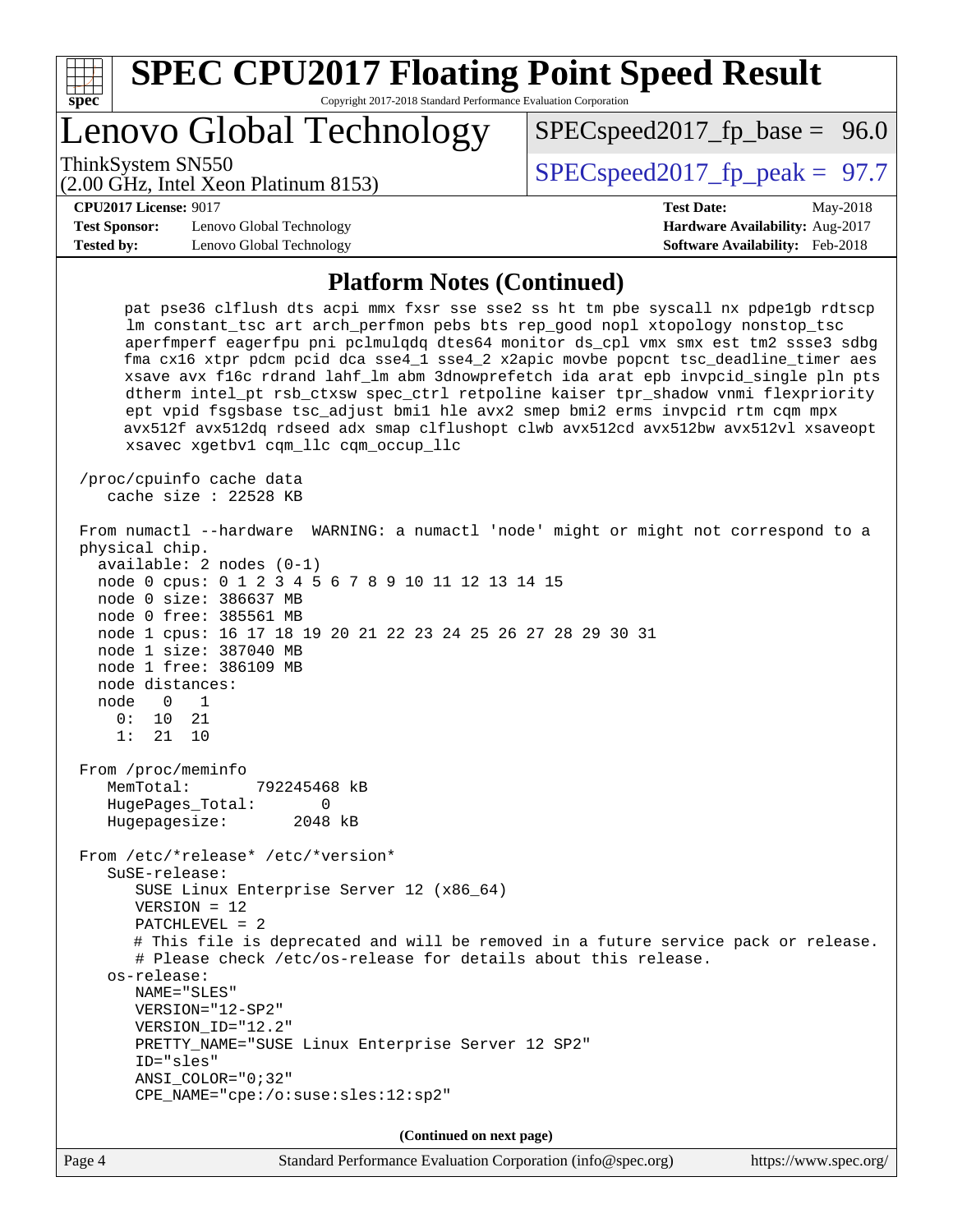

# **[SPEC CPU2017 Floating Point Speed Result](http://www.spec.org/auto/cpu2017/Docs/result-fields.html#SPECCPU2017FloatingPointSpeedResult)**

Copyright 2017-2018 Standard Performance Evaluation Corporation

### Lenovo Global Technology

 $SPEC speed2017_fp\_base = 96.0$ 

(2.00 GHz, Intel Xeon Platinum 8153) ThinkSystem SN550<br>(2.00 GHz, Intel Year Platinum 8153) [SPECspeed2017\\_fp\\_peak =](http://www.spec.org/auto/cpu2017/Docs/result-fields.html#SPECspeed2017fppeak) 97.7

**[Test Sponsor:](http://www.spec.org/auto/cpu2017/Docs/result-fields.html#TestSponsor)** Lenovo Global Technology **[Hardware Availability:](http://www.spec.org/auto/cpu2017/Docs/result-fields.html#HardwareAvailability)** Aug-2017 **[Tested by:](http://www.spec.org/auto/cpu2017/Docs/result-fields.html#Testedby)** Lenovo Global Technology **[Software Availability:](http://www.spec.org/auto/cpu2017/Docs/result-fields.html#SoftwareAvailability)** Feb-2018

**[CPU2017 License:](http://www.spec.org/auto/cpu2017/Docs/result-fields.html#CPU2017License)** 9017 **[Test Date:](http://www.spec.org/auto/cpu2017/Docs/result-fields.html#TestDate)** May-2018

#### **[Platform Notes \(Continued\)](http://www.spec.org/auto/cpu2017/Docs/result-fields.html#PlatformNotes)**

uname -a:

 Linux SN550 4.4.114-92.64-default #1 SMP Thu Feb 1 19:18:19 UTC 2018 (c6ce5db) x86\_64 x86\_64 x86\_64 GNU/Linux

run-level 3 May 12 10:54

 SPEC is set to: /home/cpu2017.1.0.2.ic18.0 Filesystem Type Size Used Avail Use% Mounted on /dev/sda4 xfs 687G 137G 550G 20% /home

 Additional information from dmidecode follows. WARNING: Use caution when you interpret this section. The 'dmidecode' program reads system data which is "intended to allow hardware to be accurately determined", but the intent may not be met, as there are frequent changes to hardware, firmware, and the "DMTF SMBIOS" standard. BIOS Lenovo -[IVE113W-1.12]- 02/06/2018 Memory:

24x Samsung M393A4K40BB2-CTD 32 GB 2 rank 2666

(End of data from sysinfo program)

#### **[Compiler Version Notes](http://www.spec.org/auto/cpu2017/Docs/result-fields.html#CompilerVersionNotes)**

| CC 619.1bm_s(base) 638.imagick_s(base, peak) 644.nab_s(base, peak)                                                         |  |  |  |  |  |
|----------------------------------------------------------------------------------------------------------------------------|--|--|--|--|--|
| icc (ICC) 18.0.0 20170811<br>Copyright (C) 1985-2017 Intel Corporation. All rights reserved.                               |  |  |  |  |  |
| $CC$ $619.1bm_s(peak)$                                                                                                     |  |  |  |  |  |
| icc (ICC) 18.0.0 20170811<br>Copyright (C) 1985-2017 Intel Corporation. All rights reserved.                               |  |  |  |  |  |
| FC 607.cactuBSSN s(base)                                                                                                   |  |  |  |  |  |
| icpc (ICC) 18.0.0 20170811<br>Copyright (C) 1985-2017 Intel Corporation. All rights reserved.<br>icc (ICC) 18.0.0 20170811 |  |  |  |  |  |
| Copyright (C) 1985-2017 Intel Corporation. All rights reserved.<br>ifort (IFORT) 18.0.0 20170811                           |  |  |  |  |  |
| Copyright (C) 1985-2017 Intel Corporation. All rights reserved.                                                            |  |  |  |  |  |
| (Continued on next page)                                                                                                   |  |  |  |  |  |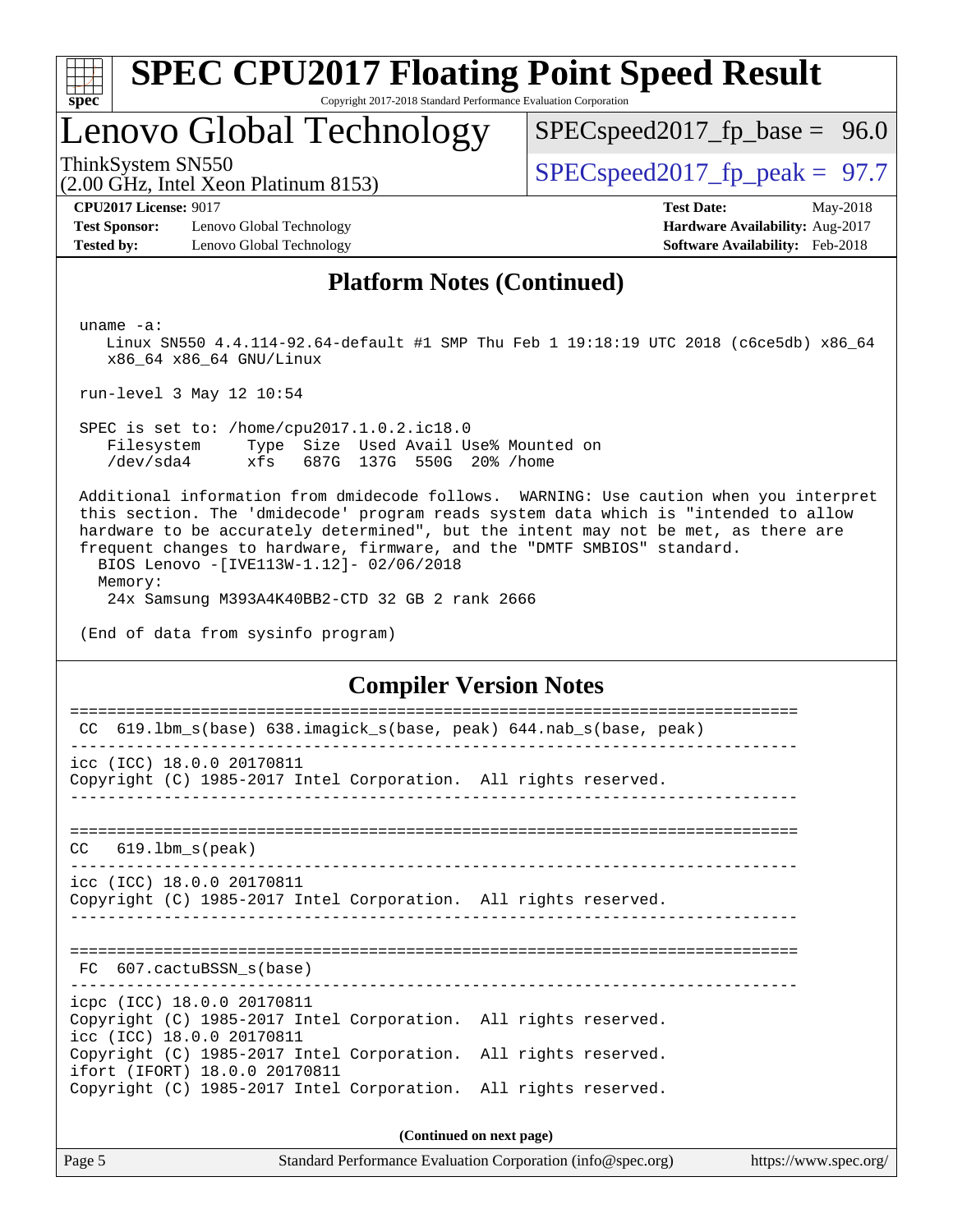| v |  |  |  |  |  |
|---|--|--|--|--|--|

# **[SPEC CPU2017 Floating Point Speed Result](http://www.spec.org/auto/cpu2017/Docs/result-fields.html#SPECCPU2017FloatingPointSpeedResult)**

Copyright 2017-2018 Standard Performance Evaluation Corporation

Lenovo Global Technology

 $SPEC speed2017_fp\_base = 96.0$ 

(2.00 GHz, Intel Xeon Platinum 8153)

ThinkSystem SN550<br>  $(2.00 \text{ GHz. Intel Yeon Platinum } 8153)$  [SPECspeed2017\\_fp\\_peak =](http://www.spec.org/auto/cpu2017/Docs/result-fields.html#SPECspeed2017fppeak) 97.7

**[Test Sponsor:](http://www.spec.org/auto/cpu2017/Docs/result-fields.html#TestSponsor)** Lenovo Global Technology **[Hardware Availability:](http://www.spec.org/auto/cpu2017/Docs/result-fields.html#HardwareAvailability)** Aug-2017 [Tested by:](http://www.spec.org/auto/cpu2017/Docs/result-fields.html#Testedby) Lenovo Global Technology **[Software Availability:](http://www.spec.org/auto/cpu2017/Docs/result-fields.html#SoftwareAvailability)** Feb-2018

**[CPU2017 License:](http://www.spec.org/auto/cpu2017/Docs/result-fields.html#CPU2017License)** 9017 **[Test Date:](http://www.spec.org/auto/cpu2017/Docs/result-fields.html#TestDate)** May-2018

#### **[Compiler Version Notes \(Continued\)](http://www.spec.org/auto/cpu2017/Docs/result-fields.html#CompilerVersionNotes)**

| 607.cactuBSSN_s(peak)<br>FC.                                                                                                  |                      |
|-------------------------------------------------------------------------------------------------------------------------------|----------------------|
| icpc (ICC) 18.0.0 20170811<br>Copyright (C) 1985-2017 Intel Corporation.<br>icc (ICC) 18.0.0 20170811                         | All rights reserved. |
| Copyright (C) 1985-2017 Intel Corporation.<br>ifort (IFORT) 18.0.0 20170811                                                   | All rights reserved. |
| Copyright (C) 1985-2017 Intel Corporation.                                                                                    | All rights reserved. |
| 603.bwaves_s(base) 649.fotonik3d_s(base) 654.roms_s(base)<br>FC                                                               |                      |
| ifort (IFORT) 18.0.0 20170811<br>Copyright (C) 1985-2017 Intel Corporation. All rights reserved.                              |                      |
| 603.bwaves_s(peak) 649.fotonik3d_s(peak) 654.roms_s(peak)<br>FC                                                               |                      |
| ifort (IFORT) 18.0.0 20170811<br>Copyright (C) 1985-2017 Intel Corporation. All rights reserved.                              |                      |
| 621.wrf_s(base) 627.cam4_s(base, peak) 628.pop2_s(base)<br>CC.                                                                |                      |
| ifort (IFORT) 18.0.0 20170811<br>Copyright (C) 1985-2017 Intel Corporation.<br>icc (ICC) 18.0.0 20170811                      | All rights reserved. |
| Copyright (C) 1985-2017 Intel Corporation. All rights reserved.                                                               |                      |
| ===============<br>621.wrf_s(peak) 628.pop2_s(peak)<br>CC.                                                                    |                      |
| ifort (IFORT) 18.0.0 20170811<br>Copyright (C) 1985-2017 Intel Corporation. All rights reserved.<br>icc (ICC) 18.0.0 20170811 |                      |
| Copyright (C) 1985-2017 Intel Corporation.                                                                                    | All rights reserved. |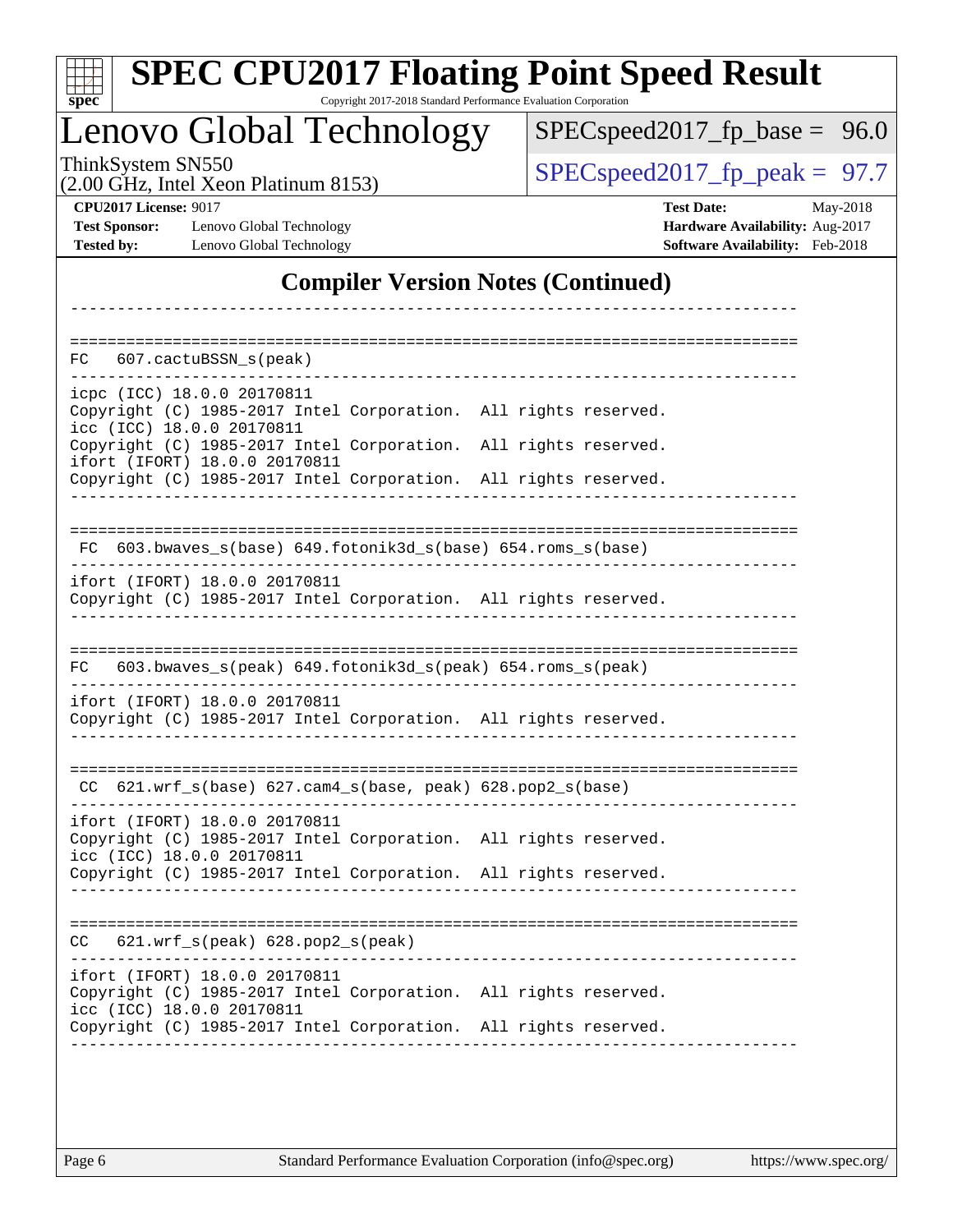

## Lenovo Global Technology

 $SPECspeed2017_fp\_base = 96.0$ 

(2.00 GHz, Intel Xeon Platinum 8153)

ThinkSystem SN550  $SPEC speed2017$  fp\_peak = 97.7

**[Test Sponsor:](http://www.spec.org/auto/cpu2017/Docs/result-fields.html#TestSponsor)** Lenovo Global Technology **[Hardware Availability:](http://www.spec.org/auto/cpu2017/Docs/result-fields.html#HardwareAvailability)** Aug-2017 **[Tested by:](http://www.spec.org/auto/cpu2017/Docs/result-fields.html#Testedby)** Lenovo Global Technology **[Software Availability:](http://www.spec.org/auto/cpu2017/Docs/result-fields.html#SoftwareAvailability)** Feb-2018

**[CPU2017 License:](http://www.spec.org/auto/cpu2017/Docs/result-fields.html#CPU2017License)** 9017 **[Test Date:](http://www.spec.org/auto/cpu2017/Docs/result-fields.html#TestDate)** May-2018

## **[Base Compiler Invocation](http://www.spec.org/auto/cpu2017/Docs/result-fields.html#BaseCompilerInvocation)**

[C benchmarks](http://www.spec.org/auto/cpu2017/Docs/result-fields.html#Cbenchmarks):

[icc](http://www.spec.org/cpu2017/results/res2018q3/cpu2017-20180618-07093.flags.html#user_CCbase_intel_icc_18.0_66fc1ee009f7361af1fbd72ca7dcefbb700085f36577c54f309893dd4ec40d12360134090235512931783d35fd58c0460139e722d5067c5574d8eaf2b3e37e92)

[Fortran benchmarks](http://www.spec.org/auto/cpu2017/Docs/result-fields.html#Fortranbenchmarks): [ifort](http://www.spec.org/cpu2017/results/res2018q3/cpu2017-20180618-07093.flags.html#user_FCbase_intel_ifort_18.0_8111460550e3ca792625aed983ce982f94888b8b503583aa7ba2b8303487b4d8a21a13e7191a45c5fd58ff318f48f9492884d4413fa793fd88dd292cad7027ca)

[Benchmarks using both Fortran and C](http://www.spec.org/auto/cpu2017/Docs/result-fields.html#BenchmarksusingbothFortranandC): [ifort](http://www.spec.org/cpu2017/results/res2018q3/cpu2017-20180618-07093.flags.html#user_CC_FCbase_intel_ifort_18.0_8111460550e3ca792625aed983ce982f94888b8b503583aa7ba2b8303487b4d8a21a13e7191a45c5fd58ff318f48f9492884d4413fa793fd88dd292cad7027ca) [icc](http://www.spec.org/cpu2017/results/res2018q3/cpu2017-20180618-07093.flags.html#user_CC_FCbase_intel_icc_18.0_66fc1ee009f7361af1fbd72ca7dcefbb700085f36577c54f309893dd4ec40d12360134090235512931783d35fd58c0460139e722d5067c5574d8eaf2b3e37e92)

[Benchmarks using Fortran, C, and C++:](http://www.spec.org/auto/cpu2017/Docs/result-fields.html#BenchmarksusingFortranCandCXX) [icpc](http://www.spec.org/cpu2017/results/res2018q3/cpu2017-20180618-07093.flags.html#user_CC_CXX_FCbase_intel_icpc_18.0_c510b6838c7f56d33e37e94d029a35b4a7bccf4766a728ee175e80a419847e808290a9b78be685c44ab727ea267ec2f070ec5dc83b407c0218cded6866a35d07) [icc](http://www.spec.org/cpu2017/results/res2018q3/cpu2017-20180618-07093.flags.html#user_CC_CXX_FCbase_intel_icc_18.0_66fc1ee009f7361af1fbd72ca7dcefbb700085f36577c54f309893dd4ec40d12360134090235512931783d35fd58c0460139e722d5067c5574d8eaf2b3e37e92) [ifort](http://www.spec.org/cpu2017/results/res2018q3/cpu2017-20180618-07093.flags.html#user_CC_CXX_FCbase_intel_ifort_18.0_8111460550e3ca792625aed983ce982f94888b8b503583aa7ba2b8303487b4d8a21a13e7191a45c5fd58ff318f48f9492884d4413fa793fd88dd292cad7027ca)

## **[Base Portability Flags](http://www.spec.org/auto/cpu2017/Docs/result-fields.html#BasePortabilityFlags)**

 603.bwaves\_s: [-DSPEC\\_LP64](http://www.spec.org/cpu2017/results/res2018q3/cpu2017-20180618-07093.flags.html#suite_basePORTABILITY603_bwaves_s_DSPEC_LP64) 607.cactuBSSN\_s: [-DSPEC\\_LP64](http://www.spec.org/cpu2017/results/res2018q3/cpu2017-20180618-07093.flags.html#suite_basePORTABILITY607_cactuBSSN_s_DSPEC_LP64) 619.lbm\_s: [-DSPEC\\_LP64](http://www.spec.org/cpu2017/results/res2018q3/cpu2017-20180618-07093.flags.html#suite_basePORTABILITY619_lbm_s_DSPEC_LP64) 621.wrf\_s: [-DSPEC\\_LP64](http://www.spec.org/cpu2017/results/res2018q3/cpu2017-20180618-07093.flags.html#suite_basePORTABILITY621_wrf_s_DSPEC_LP64) [-DSPEC\\_CASE\\_FLAG](http://www.spec.org/cpu2017/results/res2018q3/cpu2017-20180618-07093.flags.html#b621.wrf_s_baseCPORTABILITY_DSPEC_CASE_FLAG) [-convert big\\_endian](http://www.spec.org/cpu2017/results/res2018q3/cpu2017-20180618-07093.flags.html#user_baseFPORTABILITY621_wrf_s_convert_big_endian_c3194028bc08c63ac5d04de18c48ce6d347e4e562e8892b8bdbdc0214820426deb8554edfa529a3fb25a586e65a3d812c835984020483e7e73212c4d31a38223) 627.cam4\_s: [-DSPEC\\_LP64](http://www.spec.org/cpu2017/results/res2018q3/cpu2017-20180618-07093.flags.html#suite_basePORTABILITY627_cam4_s_DSPEC_LP64) [-DSPEC\\_CASE\\_FLAG](http://www.spec.org/cpu2017/results/res2018q3/cpu2017-20180618-07093.flags.html#b627.cam4_s_baseCPORTABILITY_DSPEC_CASE_FLAG) 628.pop2\_s: [-DSPEC\\_LP64](http://www.spec.org/cpu2017/results/res2018q3/cpu2017-20180618-07093.flags.html#suite_basePORTABILITY628_pop2_s_DSPEC_LP64) [-DSPEC\\_CASE\\_FLAG](http://www.spec.org/cpu2017/results/res2018q3/cpu2017-20180618-07093.flags.html#b628.pop2_s_baseCPORTABILITY_DSPEC_CASE_FLAG) [-convert big\\_endian](http://www.spec.org/cpu2017/results/res2018q3/cpu2017-20180618-07093.flags.html#user_baseFPORTABILITY628_pop2_s_convert_big_endian_c3194028bc08c63ac5d04de18c48ce6d347e4e562e8892b8bdbdc0214820426deb8554edfa529a3fb25a586e65a3d812c835984020483e7e73212c4d31a38223) [-assume byterecl](http://www.spec.org/cpu2017/results/res2018q3/cpu2017-20180618-07093.flags.html#user_baseFPORTABILITY628_pop2_s_assume_byterecl_7e47d18b9513cf18525430bbf0f2177aa9bf368bc7a059c09b2c06a34b53bd3447c950d3f8d6c70e3faf3a05c8557d66a5798b567902e8849adc142926523472) 638.imagick\_s: [-DSPEC\\_LP64](http://www.spec.org/cpu2017/results/res2018q3/cpu2017-20180618-07093.flags.html#suite_basePORTABILITY638_imagick_s_DSPEC_LP64) 644.nab\_s: [-DSPEC\\_LP64](http://www.spec.org/cpu2017/results/res2018q3/cpu2017-20180618-07093.flags.html#suite_basePORTABILITY644_nab_s_DSPEC_LP64) 649.fotonik3d\_s: [-DSPEC\\_LP64](http://www.spec.org/cpu2017/results/res2018q3/cpu2017-20180618-07093.flags.html#suite_basePORTABILITY649_fotonik3d_s_DSPEC_LP64) 654.roms\_s: [-DSPEC\\_LP64](http://www.spec.org/cpu2017/results/res2018q3/cpu2017-20180618-07093.flags.html#suite_basePORTABILITY654_roms_s_DSPEC_LP64)

## **[Base Optimization Flags](http://www.spec.org/auto/cpu2017/Docs/result-fields.html#BaseOptimizationFlags)**

[C benchmarks](http://www.spec.org/auto/cpu2017/Docs/result-fields.html#Cbenchmarks):

[-xCORE-AVX2](http://www.spec.org/cpu2017/results/res2018q3/cpu2017-20180618-07093.flags.html#user_CCbase_f-xCORE-AVX2) [-ipo](http://www.spec.org/cpu2017/results/res2018q3/cpu2017-20180618-07093.flags.html#user_CCbase_f-ipo) [-O3](http://www.spec.org/cpu2017/results/res2018q3/cpu2017-20180618-07093.flags.html#user_CCbase_f-O3) [-no-prec-div](http://www.spec.org/cpu2017/results/res2018q3/cpu2017-20180618-07093.flags.html#user_CCbase_f-no-prec-div) [-qopt-prefetch](http://www.spec.org/cpu2017/results/res2018q3/cpu2017-20180618-07093.flags.html#user_CCbase_f-qopt-prefetch) [-ffinite-math-only](http://www.spec.org/cpu2017/results/res2018q3/cpu2017-20180618-07093.flags.html#user_CCbase_f_finite_math_only_cb91587bd2077682c4b38af759c288ed7c732db004271a9512da14a4f8007909a5f1427ecbf1a0fb78ff2a814402c6114ac565ca162485bbcae155b5e4258871) [-qopt-mem-layout-trans=3](http://www.spec.org/cpu2017/results/res2018q3/cpu2017-20180618-07093.flags.html#user_CCbase_f-qopt-mem-layout-trans_de80db37974c74b1f0e20d883f0b675c88c3b01e9d123adea9b28688d64333345fb62bc4a798493513fdb68f60282f9a726aa07f478b2f7113531aecce732043) [-qopenmp](http://www.spec.org/cpu2017/results/res2018q3/cpu2017-20180618-07093.flags.html#user_CCbase_qopenmp_16be0c44f24f464004c6784a7acb94aca937f053568ce72f94b139a11c7c168634a55f6653758ddd83bcf7b8463e8028bb0b48b77bcddc6b78d5d95bb1df2967) [-DSPEC\\_OPENMP](http://www.spec.org/cpu2017/results/res2018q3/cpu2017-20180618-07093.flags.html#suite_CCbase_DSPEC_OPENMP)

[Fortran benchmarks](http://www.spec.org/auto/cpu2017/Docs/result-fields.html#Fortranbenchmarks):

-DSPEC OPENMP [-xCORE-AVX2](http://www.spec.org/cpu2017/results/res2018q3/cpu2017-20180618-07093.flags.html#user_FCbase_f-xCORE-AVX2) [-ipo](http://www.spec.org/cpu2017/results/res2018q3/cpu2017-20180618-07093.flags.html#user_FCbase_f-ipo) [-O3](http://www.spec.org/cpu2017/results/res2018q3/cpu2017-20180618-07093.flags.html#user_FCbase_f-O3) [-no-prec-div](http://www.spec.org/cpu2017/results/res2018q3/cpu2017-20180618-07093.flags.html#user_FCbase_f-no-prec-div) [-qopt-prefetch](http://www.spec.org/cpu2017/results/res2018q3/cpu2017-20180618-07093.flags.html#user_FCbase_f-qopt-prefetch) [-ffinite-math-only](http://www.spec.org/cpu2017/results/res2018q3/cpu2017-20180618-07093.flags.html#user_FCbase_f_finite_math_only_cb91587bd2077682c4b38af759c288ed7c732db004271a9512da14a4f8007909a5f1427ecbf1a0fb78ff2a814402c6114ac565ca162485bbcae155b5e4258871) [-qopt-mem-layout-trans=3](http://www.spec.org/cpu2017/results/res2018q3/cpu2017-20180618-07093.flags.html#user_FCbase_f-qopt-mem-layout-trans_de80db37974c74b1f0e20d883f0b675c88c3b01e9d123adea9b28688d64333345fb62bc4a798493513fdb68f60282f9a726aa07f478b2f7113531aecce732043) [-qopenmp](http://www.spec.org/cpu2017/results/res2018q3/cpu2017-20180618-07093.flags.html#user_FCbase_qopenmp_16be0c44f24f464004c6784a7acb94aca937f053568ce72f94b139a11c7c168634a55f6653758ddd83bcf7b8463e8028bb0b48b77bcddc6b78d5d95bb1df2967) [-nostandard-realloc-lhs](http://www.spec.org/cpu2017/results/res2018q3/cpu2017-20180618-07093.flags.html#user_FCbase_f_2003_std_realloc_82b4557e90729c0f113870c07e44d33d6f5a304b4f63d4c15d2d0f1fab99f5daaed73bdb9275d9ae411527f28b936061aa8b9c8f2d63842963b95c9dd6426b8a) [-align array32byte](http://www.spec.org/cpu2017/results/res2018q3/cpu2017-20180618-07093.flags.html#user_FCbase_align_array32byte_b982fe038af199962ba9a80c053b8342c548c85b40b8e86eb3cc33dee0d7986a4af373ac2d51c3f7cf710a18d62fdce2948f201cd044323541f22fc0fffc51b6)

[Benchmarks using both Fortran and C](http://www.spec.org/auto/cpu2017/Docs/result-fields.html#BenchmarksusingbothFortranandC):

```
-xCORE-AVX2 -ipo -O3 -no-prec-div -qopt-prefetch -ffinite-math-only
-qopt-mem-layout-trans=3 -qopenmp -DSPEC_OPENMP
-nostandard-realloc-lhs -align array32byte
```
**(Continued on next page)**

Page 7 Standard Performance Evaluation Corporation [\(info@spec.org\)](mailto:info@spec.org) <https://www.spec.org/>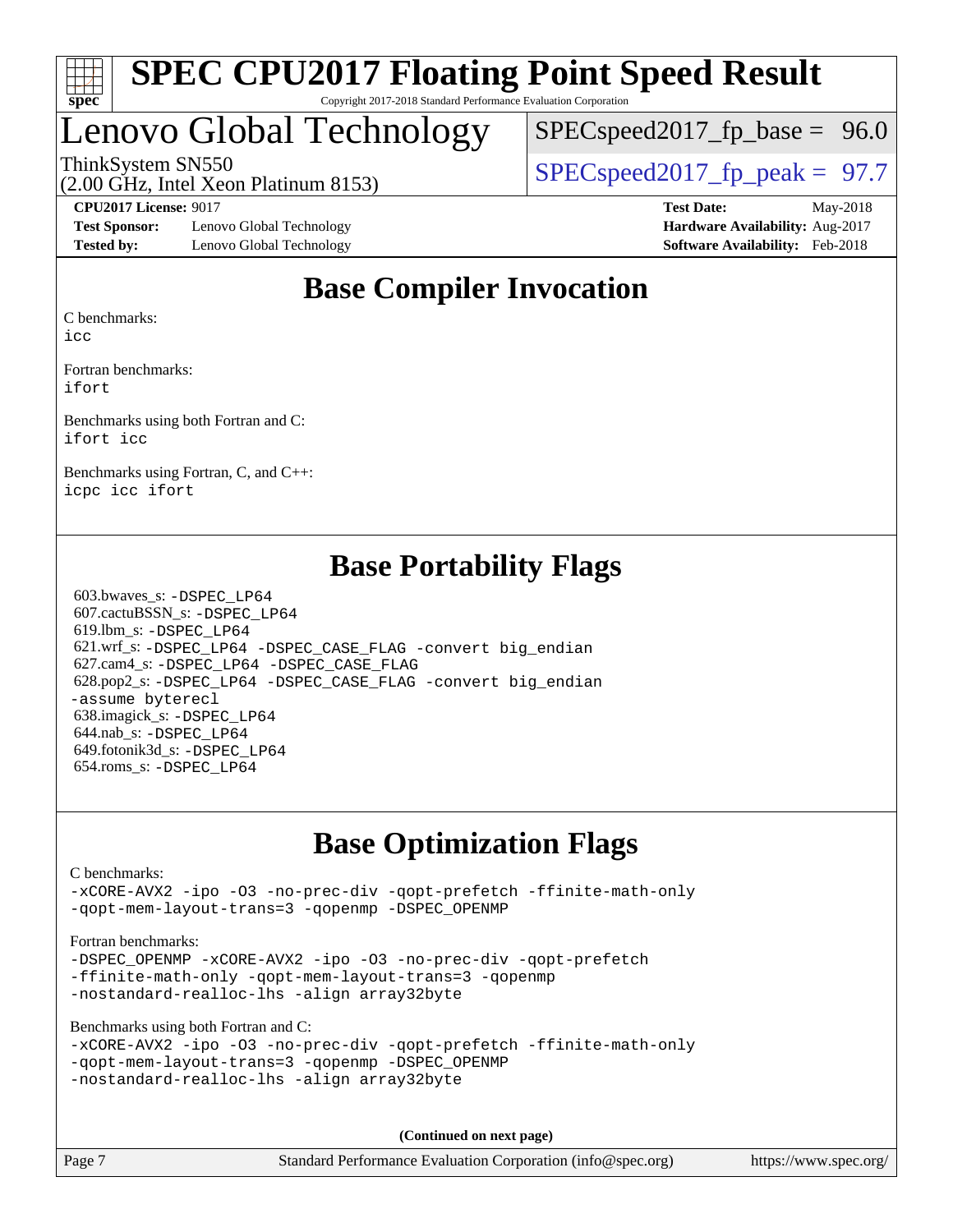

## Lenovo Global Technology

 $SPECspeed2017_fp\_base = 96.0$ 

(2.00 GHz, Intel Xeon Platinum 8153)

ThinkSystem SN550<br>(2.00 GHz, Intel Year Platinum 8153) [SPECspeed2017\\_fp\\_peak =](http://www.spec.org/auto/cpu2017/Docs/result-fields.html#SPECspeed2017fppeak) 97.7

**[Test Sponsor:](http://www.spec.org/auto/cpu2017/Docs/result-fields.html#TestSponsor)** Lenovo Global Technology **[Hardware Availability:](http://www.spec.org/auto/cpu2017/Docs/result-fields.html#HardwareAvailability)** Aug-2017 [Tested by:](http://www.spec.org/auto/cpu2017/Docs/result-fields.html#Testedby) Lenovo Global Technology **[Software Availability:](http://www.spec.org/auto/cpu2017/Docs/result-fields.html#SoftwareAvailability)** Feb-2018

**[CPU2017 License:](http://www.spec.org/auto/cpu2017/Docs/result-fields.html#CPU2017License)** 9017 **[Test Date:](http://www.spec.org/auto/cpu2017/Docs/result-fields.html#TestDate)** May-2018

## **[Base Optimization Flags \(Continued\)](http://www.spec.org/auto/cpu2017/Docs/result-fields.html#BaseOptimizationFlags)**

[Benchmarks using Fortran, C, and C++:](http://www.spec.org/auto/cpu2017/Docs/result-fields.html#BenchmarksusingFortranCandCXX)

[-xCORE-AVX2](http://www.spec.org/cpu2017/results/res2018q3/cpu2017-20180618-07093.flags.html#user_CC_CXX_FCbase_f-xCORE-AVX2) [-ipo](http://www.spec.org/cpu2017/results/res2018q3/cpu2017-20180618-07093.flags.html#user_CC_CXX_FCbase_f-ipo) [-O3](http://www.spec.org/cpu2017/results/res2018q3/cpu2017-20180618-07093.flags.html#user_CC_CXX_FCbase_f-O3) [-no-prec-div](http://www.spec.org/cpu2017/results/res2018q3/cpu2017-20180618-07093.flags.html#user_CC_CXX_FCbase_f-no-prec-div) [-qopt-prefetch](http://www.spec.org/cpu2017/results/res2018q3/cpu2017-20180618-07093.flags.html#user_CC_CXX_FCbase_f-qopt-prefetch) [-ffinite-math-only](http://www.spec.org/cpu2017/results/res2018q3/cpu2017-20180618-07093.flags.html#user_CC_CXX_FCbase_f_finite_math_only_cb91587bd2077682c4b38af759c288ed7c732db004271a9512da14a4f8007909a5f1427ecbf1a0fb78ff2a814402c6114ac565ca162485bbcae155b5e4258871) [-qopt-mem-layout-trans=3](http://www.spec.org/cpu2017/results/res2018q3/cpu2017-20180618-07093.flags.html#user_CC_CXX_FCbase_f-qopt-mem-layout-trans_de80db37974c74b1f0e20d883f0b675c88c3b01e9d123adea9b28688d64333345fb62bc4a798493513fdb68f60282f9a726aa07f478b2f7113531aecce732043) [-qopenmp](http://www.spec.org/cpu2017/results/res2018q3/cpu2017-20180618-07093.flags.html#user_CC_CXX_FCbase_qopenmp_16be0c44f24f464004c6784a7acb94aca937f053568ce72f94b139a11c7c168634a55f6653758ddd83bcf7b8463e8028bb0b48b77bcddc6b78d5d95bb1df2967) [-DSPEC\\_OPENMP](http://www.spec.org/cpu2017/results/res2018q3/cpu2017-20180618-07093.flags.html#suite_CC_CXX_FCbase_DSPEC_OPENMP) [-nostandard-realloc-lhs](http://www.spec.org/cpu2017/results/res2018q3/cpu2017-20180618-07093.flags.html#user_CC_CXX_FCbase_f_2003_std_realloc_82b4557e90729c0f113870c07e44d33d6f5a304b4f63d4c15d2d0f1fab99f5daaed73bdb9275d9ae411527f28b936061aa8b9c8f2d63842963b95c9dd6426b8a) [-align array32byte](http://www.spec.org/cpu2017/results/res2018q3/cpu2017-20180618-07093.flags.html#user_CC_CXX_FCbase_align_array32byte_b982fe038af199962ba9a80c053b8342c548c85b40b8e86eb3cc33dee0d7986a4af373ac2d51c3f7cf710a18d62fdce2948f201cd044323541f22fc0fffc51b6)

## **[Base Other Flags](http://www.spec.org/auto/cpu2017/Docs/result-fields.html#BaseOtherFlags)**

[C benchmarks](http://www.spec.org/auto/cpu2017/Docs/result-fields.html#Cbenchmarks):  $-m64 - std= c11$  $-m64 - std= c11$ 

[Fortran benchmarks](http://www.spec.org/auto/cpu2017/Docs/result-fields.html#Fortranbenchmarks): [-m64](http://www.spec.org/cpu2017/results/res2018q3/cpu2017-20180618-07093.flags.html#user_FCbase_intel_intel64_18.0_af43caccfc8ded86e7699f2159af6efc7655f51387b94da716254467f3c01020a5059329e2569e4053f409e7c9202a7efc638f7a6d1ffb3f52dea4a3e31d82ab)

[Benchmarks using both Fortran and C](http://www.spec.org/auto/cpu2017/Docs/result-fields.html#BenchmarksusingbothFortranandC):  $-m64$   $-std=cl1$ 

[Benchmarks using Fortran, C, and C++:](http://www.spec.org/auto/cpu2017/Docs/result-fields.html#BenchmarksusingFortranCandCXX)  $-m64$   $-std=cl1$ 

### **[Peak Compiler Invocation](http://www.spec.org/auto/cpu2017/Docs/result-fields.html#PeakCompilerInvocation)**

[C benchmarks](http://www.spec.org/auto/cpu2017/Docs/result-fields.html#Cbenchmarks): [icc](http://www.spec.org/cpu2017/results/res2018q3/cpu2017-20180618-07093.flags.html#user_CCpeak_intel_icc_18.0_66fc1ee009f7361af1fbd72ca7dcefbb700085f36577c54f309893dd4ec40d12360134090235512931783d35fd58c0460139e722d5067c5574d8eaf2b3e37e92)

[Fortran benchmarks](http://www.spec.org/auto/cpu2017/Docs/result-fields.html#Fortranbenchmarks): [ifort](http://www.spec.org/cpu2017/results/res2018q3/cpu2017-20180618-07093.flags.html#user_FCpeak_intel_ifort_18.0_8111460550e3ca792625aed983ce982f94888b8b503583aa7ba2b8303487b4d8a21a13e7191a45c5fd58ff318f48f9492884d4413fa793fd88dd292cad7027ca)

[Benchmarks using both Fortran and C](http://www.spec.org/auto/cpu2017/Docs/result-fields.html#BenchmarksusingbothFortranandC): [ifort](http://www.spec.org/cpu2017/results/res2018q3/cpu2017-20180618-07093.flags.html#user_CC_FCpeak_intel_ifort_18.0_8111460550e3ca792625aed983ce982f94888b8b503583aa7ba2b8303487b4d8a21a13e7191a45c5fd58ff318f48f9492884d4413fa793fd88dd292cad7027ca) [icc](http://www.spec.org/cpu2017/results/res2018q3/cpu2017-20180618-07093.flags.html#user_CC_FCpeak_intel_icc_18.0_66fc1ee009f7361af1fbd72ca7dcefbb700085f36577c54f309893dd4ec40d12360134090235512931783d35fd58c0460139e722d5067c5574d8eaf2b3e37e92)

[Benchmarks using Fortran, C, and C++:](http://www.spec.org/auto/cpu2017/Docs/result-fields.html#BenchmarksusingFortranCandCXX) [icpc](http://www.spec.org/cpu2017/results/res2018q3/cpu2017-20180618-07093.flags.html#user_CC_CXX_FCpeak_intel_icpc_18.0_c510b6838c7f56d33e37e94d029a35b4a7bccf4766a728ee175e80a419847e808290a9b78be685c44ab727ea267ec2f070ec5dc83b407c0218cded6866a35d07) [icc](http://www.spec.org/cpu2017/results/res2018q3/cpu2017-20180618-07093.flags.html#user_CC_CXX_FCpeak_intel_icc_18.0_66fc1ee009f7361af1fbd72ca7dcefbb700085f36577c54f309893dd4ec40d12360134090235512931783d35fd58c0460139e722d5067c5574d8eaf2b3e37e92) [ifort](http://www.spec.org/cpu2017/results/res2018q3/cpu2017-20180618-07093.flags.html#user_CC_CXX_FCpeak_intel_ifort_18.0_8111460550e3ca792625aed983ce982f94888b8b503583aa7ba2b8303487b4d8a21a13e7191a45c5fd58ff318f48f9492884d4413fa793fd88dd292cad7027ca)

## **[Peak Portability Flags](http://www.spec.org/auto/cpu2017/Docs/result-fields.html#PeakPortabilityFlags)**

Same as Base Portability Flags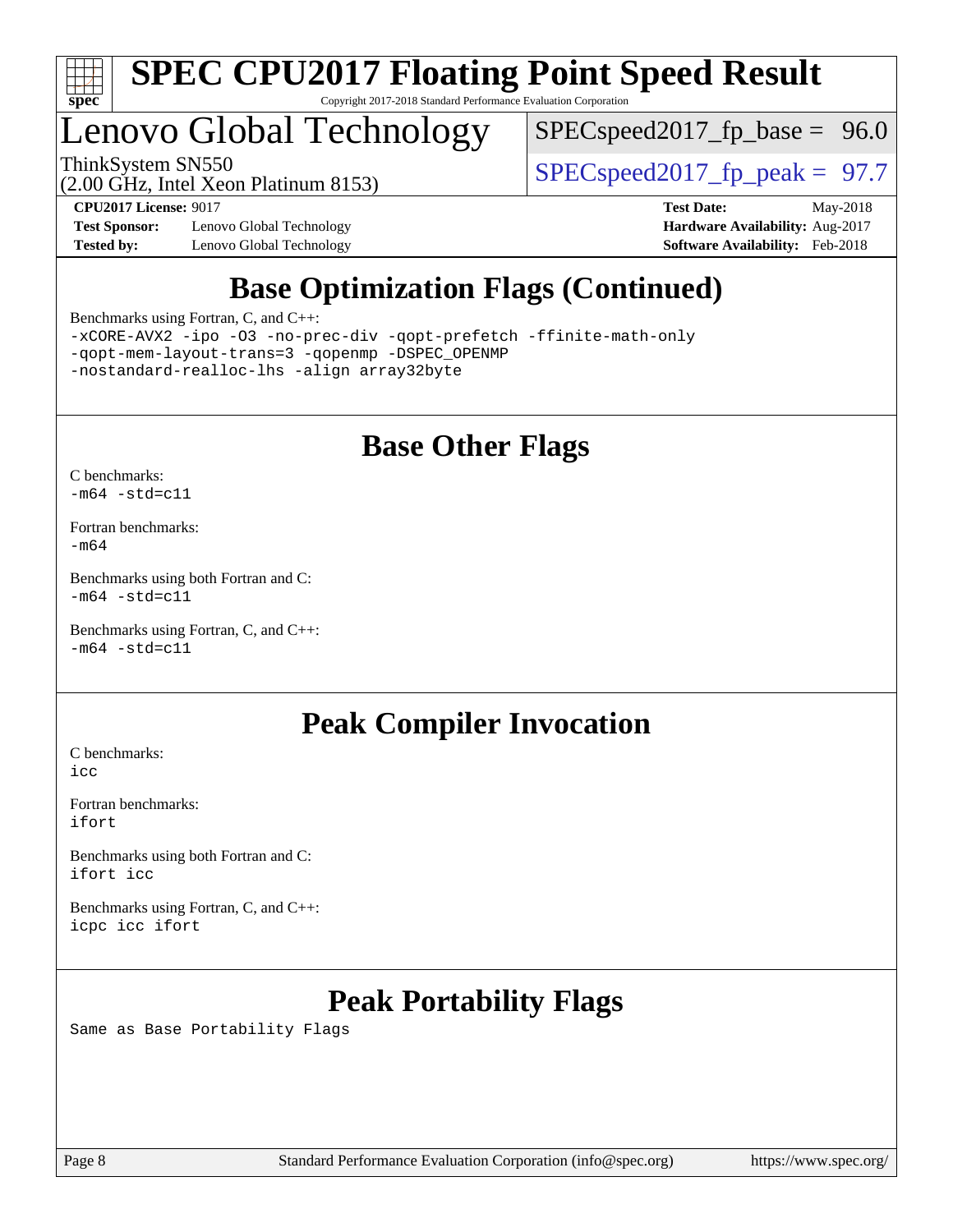

## Lenovo Global Technology

ThinkSystem SN550  $SPEC speed2017$  fp\_peak = 97.7  $SPECspeed2017_fp\_base = 96.0$ 

(2.00 GHz, Intel Xeon Platinum 8153)

**[CPU2017 License:](http://www.spec.org/auto/cpu2017/Docs/result-fields.html#CPU2017License)** 9017 **[Test Date:](http://www.spec.org/auto/cpu2017/Docs/result-fields.html#TestDate)** May-2018

**[Test Sponsor:](http://www.spec.org/auto/cpu2017/Docs/result-fields.html#TestSponsor)** Lenovo Global Technology **[Hardware Availability:](http://www.spec.org/auto/cpu2017/Docs/result-fields.html#HardwareAvailability)** Aug-2017 **[Tested by:](http://www.spec.org/auto/cpu2017/Docs/result-fields.html#Testedby)** Lenovo Global Technology **[Software Availability:](http://www.spec.org/auto/cpu2017/Docs/result-fields.html#SoftwareAvailability)** Feb-2018

## **[Peak Optimization Flags](http://www.spec.org/auto/cpu2017/Docs/result-fields.html#PeakOptimizationFlags)**

[C benchmarks](http://www.spec.org/auto/cpu2017/Docs/result-fields.html#Cbenchmarks):

 619.lbm\_s: [-prof-gen](http://www.spec.org/cpu2017/results/res2018q3/cpu2017-20180618-07093.flags.html#user_peakPASS1_CFLAGSPASS1_LDFLAGS619_lbm_s_prof_gen_5aa4926d6013ddb2a31985c654b3eb18169fc0c6952a63635c234f711e6e63dd76e94ad52365559451ec499a2cdb89e4dc58ba4c67ef54ca681ffbe1461d6b36)(pass 1) [-prof-use](http://www.spec.org/cpu2017/results/res2018q3/cpu2017-20180618-07093.flags.html#user_peakPASS2_CFLAGSPASS2_LDFLAGS619_lbm_s_prof_use_1a21ceae95f36a2b53c25747139a6c16ca95bd9def2a207b4f0849963b97e94f5260e30a0c64f4bb623698870e679ca08317ef8150905d41bd88c6f78df73f19)(pass 2) [-O2](http://www.spec.org/cpu2017/results/res2018q3/cpu2017-20180618-07093.flags.html#user_peakPASS1_COPTIMIZE619_lbm_s_f-O2) [-xCORE-AVX2](http://www.spec.org/cpu2017/results/res2018q3/cpu2017-20180618-07093.flags.html#user_peakPASS2_COPTIMIZE619_lbm_s_f-xCORE-AVX2) [-qopt-prefetch](http://www.spec.org/cpu2017/results/res2018q3/cpu2017-20180618-07093.flags.html#user_peakPASS1_COPTIMIZEPASS2_COPTIMIZE619_lbm_s_f-qopt-prefetch) [-ipo](http://www.spec.org/cpu2017/results/res2018q3/cpu2017-20180618-07093.flags.html#user_peakPASS2_COPTIMIZE619_lbm_s_f-ipo) [-O3](http://www.spec.org/cpu2017/results/res2018q3/cpu2017-20180618-07093.flags.html#user_peakPASS2_COPTIMIZE619_lbm_s_f-O3) [-ffinite-math-only](http://www.spec.org/cpu2017/results/res2018q3/cpu2017-20180618-07093.flags.html#user_peakPASS1_COPTIMIZEPASS2_COPTIMIZE619_lbm_s_f_finite_math_only_cb91587bd2077682c4b38af759c288ed7c732db004271a9512da14a4f8007909a5f1427ecbf1a0fb78ff2a814402c6114ac565ca162485bbcae155b5e4258871) [-no-prec-div](http://www.spec.org/cpu2017/results/res2018q3/cpu2017-20180618-07093.flags.html#user_peakPASS2_COPTIMIZE619_lbm_s_f-no-prec-div) [-qopt-mem-layout-trans=3](http://www.spec.org/cpu2017/results/res2018q3/cpu2017-20180618-07093.flags.html#user_peakPASS1_COPTIMIZEPASS2_COPTIMIZE619_lbm_s_f-qopt-mem-layout-trans_de80db37974c74b1f0e20d883f0b675c88c3b01e9d123adea9b28688d64333345fb62bc4a798493513fdb68f60282f9a726aa07f478b2f7113531aecce732043) [-DSPEC\\_SUPPRESS\\_OPENMP](http://www.spec.org/cpu2017/results/res2018q3/cpu2017-20180618-07093.flags.html#suite_peakPASS1_COPTIMIZE619_lbm_s_DSPEC_SUPPRESS_OPENMP) [-qopenmp](http://www.spec.org/cpu2017/results/res2018q3/cpu2017-20180618-07093.flags.html#user_peakPASS2_COPTIMIZE619_lbm_s_qopenmp_16be0c44f24f464004c6784a7acb94aca937f053568ce72f94b139a11c7c168634a55f6653758ddd83bcf7b8463e8028bb0b48b77bcddc6b78d5d95bb1df2967) [-DSPEC\\_OPENMP](http://www.spec.org/cpu2017/results/res2018q3/cpu2017-20180618-07093.flags.html#suite_peakPASS2_COPTIMIZE619_lbm_s_DSPEC_OPENMP) 638.imagick\_s: [-xCORE-AVX2](http://www.spec.org/cpu2017/results/res2018q3/cpu2017-20180618-07093.flags.html#user_peakCOPTIMIZE638_imagick_s_f-xCORE-AVX2) [-ipo](http://www.spec.org/cpu2017/results/res2018q3/cpu2017-20180618-07093.flags.html#user_peakCOPTIMIZE638_imagick_s_f-ipo) [-O3](http://www.spec.org/cpu2017/results/res2018q3/cpu2017-20180618-07093.flags.html#user_peakCOPTIMIZE638_imagick_s_f-O3) [-no-prec-div](http://www.spec.org/cpu2017/results/res2018q3/cpu2017-20180618-07093.flags.html#user_peakCOPTIMIZE638_imagick_s_f-no-prec-div) [-qopt-prefetch](http://www.spec.org/cpu2017/results/res2018q3/cpu2017-20180618-07093.flags.html#user_peakCOPTIMIZE638_imagick_s_f-qopt-prefetch) [-ffinite-math-only](http://www.spec.org/cpu2017/results/res2018q3/cpu2017-20180618-07093.flags.html#user_peakCOPTIMIZE638_imagick_s_f_finite_math_only_cb91587bd2077682c4b38af759c288ed7c732db004271a9512da14a4f8007909a5f1427ecbf1a0fb78ff2a814402c6114ac565ca162485bbcae155b5e4258871) [-qopt-mem-layout-trans=3](http://www.spec.org/cpu2017/results/res2018q3/cpu2017-20180618-07093.flags.html#user_peakCOPTIMIZE638_imagick_s_f-qopt-mem-layout-trans_de80db37974c74b1f0e20d883f0b675c88c3b01e9d123adea9b28688d64333345fb62bc4a798493513fdb68f60282f9a726aa07f478b2f7113531aecce732043) [-qopenmp](http://www.spec.org/cpu2017/results/res2018q3/cpu2017-20180618-07093.flags.html#user_peakCOPTIMIZE638_imagick_s_qopenmp_16be0c44f24f464004c6784a7acb94aca937f053568ce72f94b139a11c7c168634a55f6653758ddd83bcf7b8463e8028bb0b48b77bcddc6b78d5d95bb1df2967) [-DSPEC\\_OPENMP](http://www.spec.org/cpu2017/results/res2018q3/cpu2017-20180618-07093.flags.html#suite_peakCOPTIMIZE638_imagick_s_DSPEC_OPENMP) 644.nab\_s: Same as 638.imagick\_s [Fortran benchmarks:](http://www.spec.org/auto/cpu2017/Docs/result-fields.html#Fortranbenchmarks) [-prof-gen](http://www.spec.org/cpu2017/results/res2018q3/cpu2017-20180618-07093.flags.html#user_FCpeak_prof_gen_5aa4926d6013ddb2a31985c654b3eb18169fc0c6952a63635c234f711e6e63dd76e94ad52365559451ec499a2cdb89e4dc58ba4c67ef54ca681ffbe1461d6b36)(pass 1) [-prof-use](http://www.spec.org/cpu2017/results/res2018q3/cpu2017-20180618-07093.flags.html#user_FCpeak_prof_use_1a21ceae95f36a2b53c25747139a6c16ca95bd9def2a207b4f0849963b97e94f5260e30a0c64f4bb623698870e679ca08317ef8150905d41bd88c6f78df73f19)(pass 2) [-DSPEC\\_SUPPRESS\\_OPENMP](http://www.spec.org/cpu2017/results/res2018q3/cpu2017-20180618-07093.flags.html#suite_FCpeak_DSPEC_SUPPRESS_OPENMP) [-DSPEC\\_OPENMP](http://www.spec.org/cpu2017/results/res2018q3/cpu2017-20180618-07093.flags.html#suite_FCpeak_DSPEC_OPENMP) [-O2](http://www.spec.org/cpu2017/results/res2018q3/cpu2017-20180618-07093.flags.html#user_FCpeak_f-O2) [-xCORE-AVX2](http://www.spec.org/cpu2017/results/res2018q3/cpu2017-20180618-07093.flags.html#user_FCpeak_f-xCORE-AVX2) [-qopt-prefetch](http://www.spec.org/cpu2017/results/res2018q3/cpu2017-20180618-07093.flags.html#user_FCpeak_f-qopt-prefetch) [-ipo](http://www.spec.org/cpu2017/results/res2018q3/cpu2017-20180618-07093.flags.html#user_FCpeak_f-ipo) [-O3](http://www.spec.org/cpu2017/results/res2018q3/cpu2017-20180618-07093.flags.html#user_FCpeak_f-O3) [-ffinite-math-only](http://www.spec.org/cpu2017/results/res2018q3/cpu2017-20180618-07093.flags.html#user_FCpeak_f_finite_math_only_cb91587bd2077682c4b38af759c288ed7c732db004271a9512da14a4f8007909a5f1427ecbf1a0fb78ff2a814402c6114ac565ca162485bbcae155b5e4258871) [-no-prec-div](http://www.spec.org/cpu2017/results/res2018q3/cpu2017-20180618-07093.flags.html#user_FCpeak_f-no-prec-div) [-qopt-mem-layout-trans=3](http://www.spec.org/cpu2017/results/res2018q3/cpu2017-20180618-07093.flags.html#user_FCpeak_f-qopt-mem-layout-trans_de80db37974c74b1f0e20d883f0b675c88c3b01e9d123adea9b28688d64333345fb62bc4a798493513fdb68f60282f9a726aa07f478b2f7113531aecce732043) [-qopenmp](http://www.spec.org/cpu2017/results/res2018q3/cpu2017-20180618-07093.flags.html#user_FCpeak_qopenmp_16be0c44f24f464004c6784a7acb94aca937f053568ce72f94b139a11c7c168634a55f6653758ddd83bcf7b8463e8028bb0b48b77bcddc6b78d5d95bb1df2967) [-nostandard-realloc-lhs](http://www.spec.org/cpu2017/results/res2018q3/cpu2017-20180618-07093.flags.html#user_FCpeak_f_2003_std_realloc_82b4557e90729c0f113870c07e44d33d6f5a304b4f63d4c15d2d0f1fab99f5daaed73bdb9275d9ae411527f28b936061aa8b9c8f2d63842963b95c9dd6426b8a) [-align array32byte](http://www.spec.org/cpu2017/results/res2018q3/cpu2017-20180618-07093.flags.html#user_FCpeak_align_array32byte_b982fe038af199962ba9a80c053b8342c548c85b40b8e86eb3cc33dee0d7986a4af373ac2d51c3f7cf710a18d62fdce2948f201cd044323541f22fc0fffc51b6) [Benchmarks using both Fortran and C](http://www.spec.org/auto/cpu2017/Docs/result-fields.html#BenchmarksusingbothFortranandC): 621.wrf\_s: [-prof-gen](http://www.spec.org/cpu2017/results/res2018q3/cpu2017-20180618-07093.flags.html#user_peakPASS1_CFLAGSPASS1_FFLAGSPASS1_LDFLAGS621_wrf_s_prof_gen_5aa4926d6013ddb2a31985c654b3eb18169fc0c6952a63635c234f711e6e63dd76e94ad52365559451ec499a2cdb89e4dc58ba4c67ef54ca681ffbe1461d6b36)(pass 1) [-prof-use](http://www.spec.org/cpu2017/results/res2018q3/cpu2017-20180618-07093.flags.html#user_peakPASS2_CFLAGSPASS2_FFLAGSPASS2_LDFLAGS621_wrf_s_prof_use_1a21ceae95f36a2b53c25747139a6c16ca95bd9def2a207b4f0849963b97e94f5260e30a0c64f4bb623698870e679ca08317ef8150905d41bd88c6f78df73f19)(pass 2) [-O2](http://www.spec.org/cpu2017/results/res2018q3/cpu2017-20180618-07093.flags.html#user_peakPASS1_COPTIMIZEPASS1_FOPTIMIZE621_wrf_s_f-O2) [-xCORE-AVX2](http://www.spec.org/cpu2017/results/res2018q3/cpu2017-20180618-07093.flags.html#user_peakPASS2_COPTIMIZEPASS2_FOPTIMIZE621_wrf_s_f-xCORE-AVX2) [-qopt-prefetch](http://www.spec.org/cpu2017/results/res2018q3/cpu2017-20180618-07093.flags.html#user_peakPASS1_COPTIMIZEPASS1_FOPTIMIZEPASS2_COPTIMIZEPASS2_FOPTIMIZE621_wrf_s_f-qopt-prefetch) [-ipo](http://www.spec.org/cpu2017/results/res2018q3/cpu2017-20180618-07093.flags.html#user_peakPASS2_COPTIMIZEPASS2_FOPTIMIZE621_wrf_s_f-ipo) [-O3](http://www.spec.org/cpu2017/results/res2018q3/cpu2017-20180618-07093.flags.html#user_peakPASS2_COPTIMIZEPASS2_FOPTIMIZE621_wrf_s_f-O3) [-ffinite-math-only](http://www.spec.org/cpu2017/results/res2018q3/cpu2017-20180618-07093.flags.html#user_peakPASS1_COPTIMIZEPASS1_FOPTIMIZEPASS2_COPTIMIZEPASS2_FOPTIMIZE621_wrf_s_f_finite_math_only_cb91587bd2077682c4b38af759c288ed7c732db004271a9512da14a4f8007909a5f1427ecbf1a0fb78ff2a814402c6114ac565ca162485bbcae155b5e4258871) [-no-prec-div](http://www.spec.org/cpu2017/results/res2018q3/cpu2017-20180618-07093.flags.html#user_peakPASS2_COPTIMIZEPASS2_FOPTIMIZE621_wrf_s_f-no-prec-div) [-qopt-mem-layout-trans=3](http://www.spec.org/cpu2017/results/res2018q3/cpu2017-20180618-07093.flags.html#user_peakPASS1_COPTIMIZEPASS1_FOPTIMIZEPASS2_COPTIMIZEPASS2_FOPTIMIZE621_wrf_s_f-qopt-mem-layout-trans_de80db37974c74b1f0e20d883f0b675c88c3b01e9d123adea9b28688d64333345fb62bc4a798493513fdb68f60282f9a726aa07f478b2f7113531aecce732043) [-DSPEC\\_SUPPRESS\\_OPENMP](http://www.spec.org/cpu2017/results/res2018q3/cpu2017-20180618-07093.flags.html#suite_peakPASS1_COPTIMIZEPASS1_FOPTIMIZE621_wrf_s_DSPEC_SUPPRESS_OPENMP) [-qopenmp](http://www.spec.org/cpu2017/results/res2018q3/cpu2017-20180618-07093.flags.html#user_peakPASS2_COPTIMIZEPASS2_FOPTIMIZE621_wrf_s_qopenmp_16be0c44f24f464004c6784a7acb94aca937f053568ce72f94b139a11c7c168634a55f6653758ddd83bcf7b8463e8028bb0b48b77bcddc6b78d5d95bb1df2967) [-DSPEC\\_OPENMP](http://www.spec.org/cpu2017/results/res2018q3/cpu2017-20180618-07093.flags.html#suite_peakPASS2_COPTIMIZEPASS2_FOPTIMIZE621_wrf_s_DSPEC_OPENMP) [-nostandard-realloc-lhs](http://www.spec.org/cpu2017/results/res2018q3/cpu2017-20180618-07093.flags.html#user_peakEXTRA_FOPTIMIZE621_wrf_s_f_2003_std_realloc_82b4557e90729c0f113870c07e44d33d6f5a304b4f63d4c15d2d0f1fab99f5daaed73bdb9275d9ae411527f28b936061aa8b9c8f2d63842963b95c9dd6426b8a) [-align array32byte](http://www.spec.org/cpu2017/results/res2018q3/cpu2017-20180618-07093.flags.html#user_peakEXTRA_FOPTIMIZE621_wrf_s_align_array32byte_b982fe038af199962ba9a80c053b8342c548c85b40b8e86eb3cc33dee0d7986a4af373ac2d51c3f7cf710a18d62fdce2948f201cd044323541f22fc0fffc51b6) 627.cam4\_s: [-xCORE-AVX2](http://www.spec.org/cpu2017/results/res2018q3/cpu2017-20180618-07093.flags.html#user_peakCOPTIMIZEFOPTIMIZE627_cam4_s_f-xCORE-AVX2) [-ipo](http://www.spec.org/cpu2017/results/res2018q3/cpu2017-20180618-07093.flags.html#user_peakCOPTIMIZEFOPTIMIZE627_cam4_s_f-ipo) [-O3](http://www.spec.org/cpu2017/results/res2018q3/cpu2017-20180618-07093.flags.html#user_peakCOPTIMIZEFOPTIMIZE627_cam4_s_f-O3) [-no-prec-div](http://www.spec.org/cpu2017/results/res2018q3/cpu2017-20180618-07093.flags.html#user_peakCOPTIMIZEFOPTIMIZE627_cam4_s_f-no-prec-div) [-qopt-prefetch](http://www.spec.org/cpu2017/results/res2018q3/cpu2017-20180618-07093.flags.html#user_peakCOPTIMIZEFOPTIMIZE627_cam4_s_f-qopt-prefetch) [-ffinite-math-only](http://www.spec.org/cpu2017/results/res2018q3/cpu2017-20180618-07093.flags.html#user_peakCOPTIMIZEFOPTIMIZE627_cam4_s_f_finite_math_only_cb91587bd2077682c4b38af759c288ed7c732db004271a9512da14a4f8007909a5f1427ecbf1a0fb78ff2a814402c6114ac565ca162485bbcae155b5e4258871) [-qopt-mem-layout-trans=3](http://www.spec.org/cpu2017/results/res2018q3/cpu2017-20180618-07093.flags.html#user_peakCOPTIMIZEFOPTIMIZE627_cam4_s_f-qopt-mem-layout-trans_de80db37974c74b1f0e20d883f0b675c88c3b01e9d123adea9b28688d64333345fb62bc4a798493513fdb68f60282f9a726aa07f478b2f7113531aecce732043) [-qopenmp](http://www.spec.org/cpu2017/results/res2018q3/cpu2017-20180618-07093.flags.html#user_peakCOPTIMIZEFOPTIMIZE627_cam4_s_qopenmp_16be0c44f24f464004c6784a7acb94aca937f053568ce72f94b139a11c7c168634a55f6653758ddd83bcf7b8463e8028bb0b48b77bcddc6b78d5d95bb1df2967) [-DSPEC\\_OPENMP](http://www.spec.org/cpu2017/results/res2018q3/cpu2017-20180618-07093.flags.html#suite_peakCOPTIMIZEFOPTIMIZE627_cam4_s_DSPEC_OPENMP) [-nostandard-realloc-lhs](http://www.spec.org/cpu2017/results/res2018q3/cpu2017-20180618-07093.flags.html#user_peakEXTRA_FOPTIMIZE627_cam4_s_f_2003_std_realloc_82b4557e90729c0f113870c07e44d33d6f5a304b4f63d4c15d2d0f1fab99f5daaed73bdb9275d9ae411527f28b936061aa8b9c8f2d63842963b95c9dd6426b8a) [-align array32byte](http://www.spec.org/cpu2017/results/res2018q3/cpu2017-20180618-07093.flags.html#user_peakEXTRA_FOPTIMIZE627_cam4_s_align_array32byte_b982fe038af199962ba9a80c053b8342c548c85b40b8e86eb3cc33dee0d7986a4af373ac2d51c3f7cf710a18d62fdce2948f201cd044323541f22fc0fffc51b6) 628.pop2\_s: Same as 621.wrf\_s [Benchmarks using Fortran, C, and C++](http://www.spec.org/auto/cpu2017/Docs/result-fields.html#BenchmarksusingFortranCandCXX): [-prof-gen](http://www.spec.org/cpu2017/results/res2018q3/cpu2017-20180618-07093.flags.html#user_CC_CXX_FCpeak_prof_gen_5aa4926d6013ddb2a31985c654b3eb18169fc0c6952a63635c234f711e6e63dd76e94ad52365559451ec499a2cdb89e4dc58ba4c67ef54ca681ffbe1461d6b36)(pass 1) [-prof-use](http://www.spec.org/cpu2017/results/res2018q3/cpu2017-20180618-07093.flags.html#user_CC_CXX_FCpeak_prof_use_1a21ceae95f36a2b53c25747139a6c16ca95bd9def2a207b4f0849963b97e94f5260e30a0c64f4bb623698870e679ca08317ef8150905d41bd88c6f78df73f19)(pass 2) [-O2](http://www.spec.org/cpu2017/results/res2018q3/cpu2017-20180618-07093.flags.html#user_CC_CXX_FCpeak_f-O2) [-xCORE-AVX2](http://www.spec.org/cpu2017/results/res2018q3/cpu2017-20180618-07093.flags.html#user_CC_CXX_FCpeak_f-xCORE-AVX2) [-qopt-prefetch](http://www.spec.org/cpu2017/results/res2018q3/cpu2017-20180618-07093.flags.html#user_CC_CXX_FCpeak_f-qopt-prefetch) [-ipo](http://www.spec.org/cpu2017/results/res2018q3/cpu2017-20180618-07093.flags.html#user_CC_CXX_FCpeak_f-ipo) [-O3](http://www.spec.org/cpu2017/results/res2018q3/cpu2017-20180618-07093.flags.html#user_CC_CXX_FCpeak_f-O3) [-ffinite-math-only](http://www.spec.org/cpu2017/results/res2018q3/cpu2017-20180618-07093.flags.html#user_CC_CXX_FCpeak_f_finite_math_only_cb91587bd2077682c4b38af759c288ed7c732db004271a9512da14a4f8007909a5f1427ecbf1a0fb78ff2a814402c6114ac565ca162485bbcae155b5e4258871) [-no-prec-div](http://www.spec.org/cpu2017/results/res2018q3/cpu2017-20180618-07093.flags.html#user_CC_CXX_FCpeak_f-no-prec-div) [-qopt-mem-layout-trans=3](http://www.spec.org/cpu2017/results/res2018q3/cpu2017-20180618-07093.flags.html#user_CC_CXX_FCpeak_f-qopt-mem-layout-trans_de80db37974c74b1f0e20d883f0b675c88c3b01e9d123adea9b28688d64333345fb62bc4a798493513fdb68f60282f9a726aa07f478b2f7113531aecce732043) [-DSPEC\\_SUPPRESS\\_OPENMP](http://www.spec.org/cpu2017/results/res2018q3/cpu2017-20180618-07093.flags.html#suite_CC_CXX_FCpeak_DSPEC_SUPPRESS_OPENMP) [-qopenmp](http://www.spec.org/cpu2017/results/res2018q3/cpu2017-20180618-07093.flags.html#user_CC_CXX_FCpeak_qopenmp_16be0c44f24f464004c6784a7acb94aca937f053568ce72f94b139a11c7c168634a55f6653758ddd83bcf7b8463e8028bb0b48b77bcddc6b78d5d95bb1df2967) [-DSPEC\\_OPENMP](http://www.spec.org/cpu2017/results/res2018q3/cpu2017-20180618-07093.flags.html#suite_CC_CXX_FCpeak_DSPEC_OPENMP) [-nostandard-realloc-lhs](http://www.spec.org/cpu2017/results/res2018q3/cpu2017-20180618-07093.flags.html#user_CC_CXX_FCpeak_f_2003_std_realloc_82b4557e90729c0f113870c07e44d33d6f5a304b4f63d4c15d2d0f1fab99f5daaed73bdb9275d9ae411527f28b936061aa8b9c8f2d63842963b95c9dd6426b8a) [-align array32byte](http://www.spec.org/cpu2017/results/res2018q3/cpu2017-20180618-07093.flags.html#user_CC_CXX_FCpeak_align_array32byte_b982fe038af199962ba9a80c053b8342c548c85b40b8e86eb3cc33dee0d7986a4af373ac2d51c3f7cf710a18d62fdce2948f201cd044323541f22fc0fffc51b6) **[Peak Other Flags](http://www.spec.org/auto/cpu2017/Docs/result-fields.html#PeakOtherFlags)** [C benchmarks](http://www.spec.org/auto/cpu2017/Docs/result-fields.html#Cbenchmarks):  $-m64 - std= c11$  $-m64 - std= c11$ **(Continued on next page)**

Page 9 Standard Performance Evaluation Corporation [\(info@spec.org\)](mailto:info@spec.org) <https://www.spec.org/>